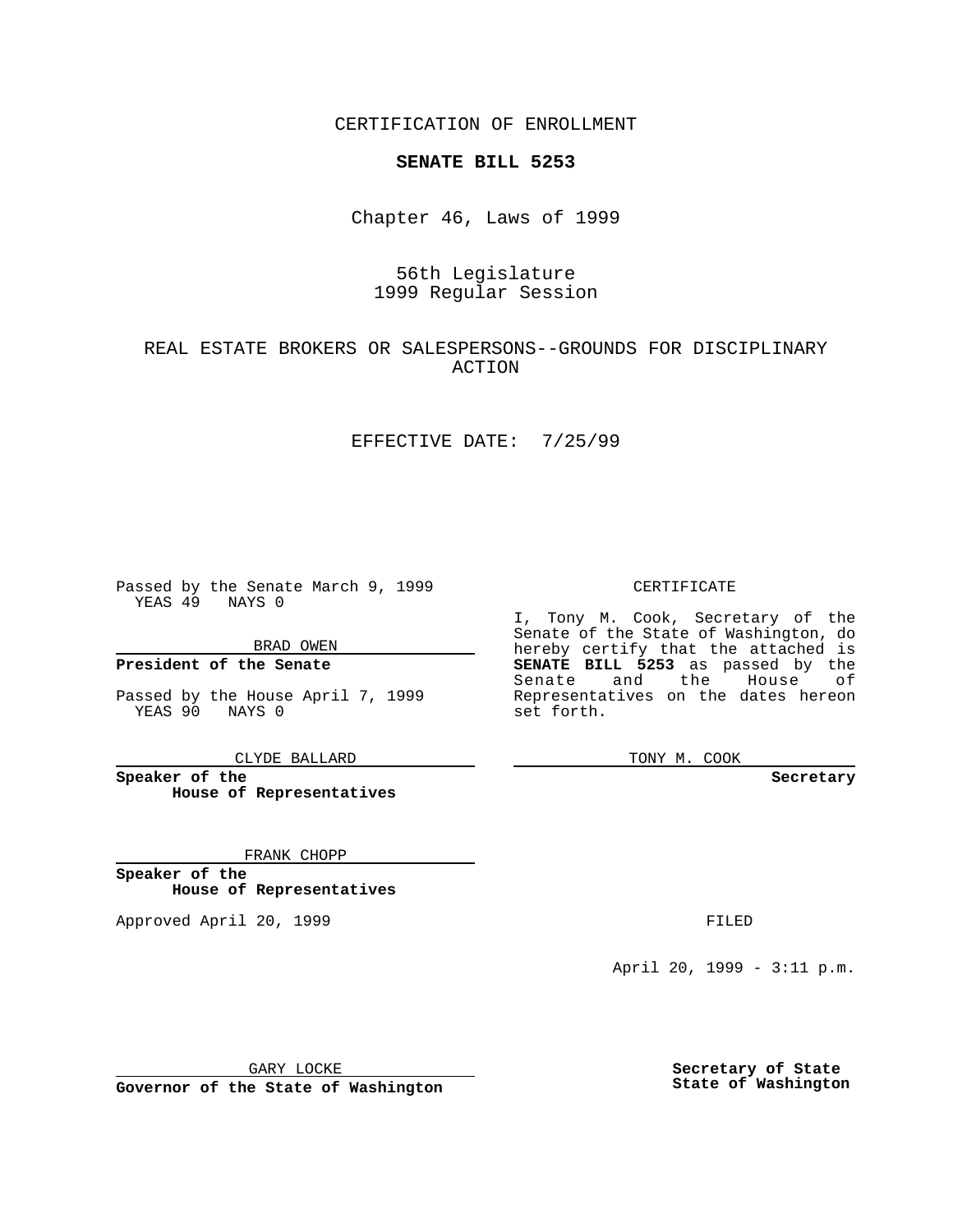# **SENATE BILL 5253** \_\_\_\_\_\_\_\_\_\_\_\_\_\_\_\_\_\_\_\_\_\_\_\_\_\_\_\_\_\_\_\_\_\_\_\_\_\_\_\_\_\_\_\_\_\_\_

\_\_\_\_\_\_\_\_\_\_\_\_\_\_\_\_\_\_\_\_\_\_\_\_\_\_\_\_\_\_\_\_\_\_\_\_\_\_\_\_\_\_\_\_\_\_\_

Passed Legislature - 1999 Regular Session

### **State of Washington 56th Legislature 1999 Regular Session**

**By** Senators Benton, Prentice, Winsley, Shin, Deccio, Heavey, Rasmussen, West, T. Sheldon, Hale, Gardner, Rossi and Oke; by request of Department of Licensing

Read first time 01/18/1999. Referred to Committee on Commerce, Trade, Housing & Financial Institutions.

1 AN ACT Relating to grounds for disciplinary action against real 2 estate brokers or salespersons; and amending RCW 18.85.230.

3 BE IT ENACTED BY THE LEGISLATURE OF THE STATE OF WASHINGTON:

4 **Sec. 1.** RCW 18.85.230 and 1997 c 322 s 17 are each amended to read 5 as follows:

 The director may, upon his or her own motion, and shall upon verified complaint in writing by any person, investigate the actions of any person engaged in the business or acting in the capacity of a real estate broker, associate real estate broker, or real estate salesperson, regardless of whether the transaction was for his or her own account or in his or her capacity as broker, associate real estate broker, or real estate salesperson, and may impose any one or more of the following sanctions: Suspend or revoke, levy a fine not to exceed one thousand dollars for each offense, require the completion of a course in a selected area of real estate practice relevant to the section of this chapter or rule violated, or deny the license of any holder or applicant who is guilty of:

18 (1) Obtaining a license by means of fraud, misrepresentation, 19 concealment, or through the mistake or inadvertence of the director;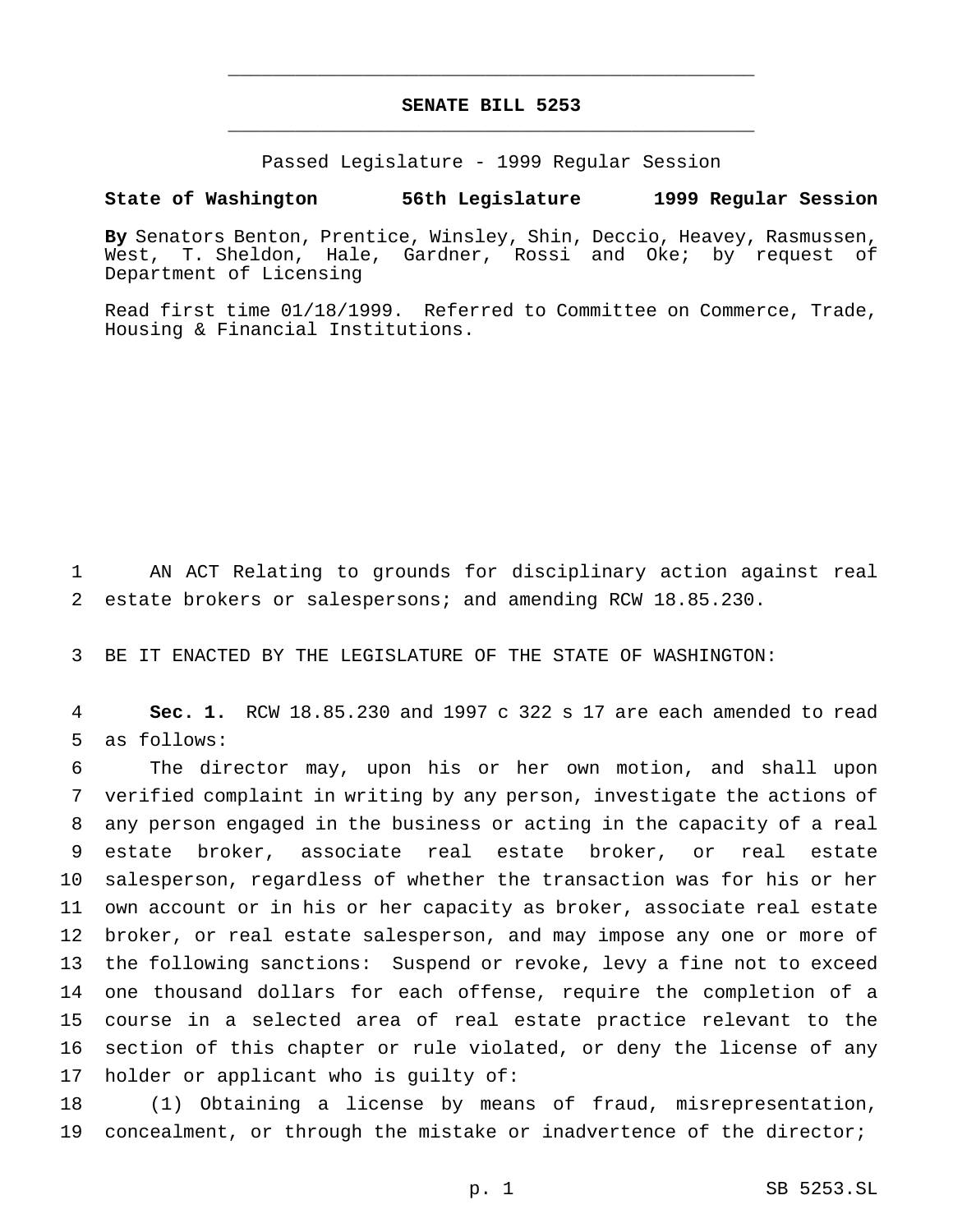(2) Violating any of the provisions of this chapter or any lawful rules or regulations made by the director pursuant thereto or violating a provision of chapter 64.36, 19.105, or 58.19 RCW or RCW 18.86.030 or the rules adopted under those chapters or section;

 (3) Being convicted in a court of competent jurisdiction of this or any other state, or federal court, of forgery, embezzlement, obtaining money under false pretenses, bribery, larceny, extortion, conspiracy to defraud, or any similar offense or offenses: PROVIDED, That for the purposes of this section being convicted shall include all instances in which a plea of guilty or nolo contendere is the basis for the conviction, and all proceedings in which the sentence has been deferred 12 or suspended;

 (4) Making, printing, publishing, distributing, or causing, authorizing, or knowingly permitting the making, printing, publication or distribution of false statements, descriptions or promises of such character as to reasonably induce any person to act thereon, if the statements, descriptions or promises purport to be made or to be performed by either the licensee or his or her principal and the licensee then knew or, by the exercise of reasonable care and inquiry, could have known, of the falsity of the statements, descriptions or promises;

 (5) Knowingly committing, or being a party to, any material fraud, misrepresentation, concealment, conspiracy, collusion, trick, scheme or device whereby any other person lawfully relies upon the word, representation or conduct of the licensee;

 (6) Accepting the services of, or continuing in a representative capacity, any associate broker or salesperson who has not been granted a license, or after his or her license has been revoked or during a suspension thereof;

 (7) Conversion of any money, contract, deed, note, mortgage, or abstract or other evidence of title, to his or her own use or to the use of his or her principal or of any other person, when delivered to him or her in trust or on condition, in violation of the trust or 34 before the happening of the condition; and failure to return any money or contract, deed, note, mortgage, abstract or other evidence of title within thirty days after the owner thereof is entitled thereto, and makes demand therefor, shall be prima facie evidence of such conversion;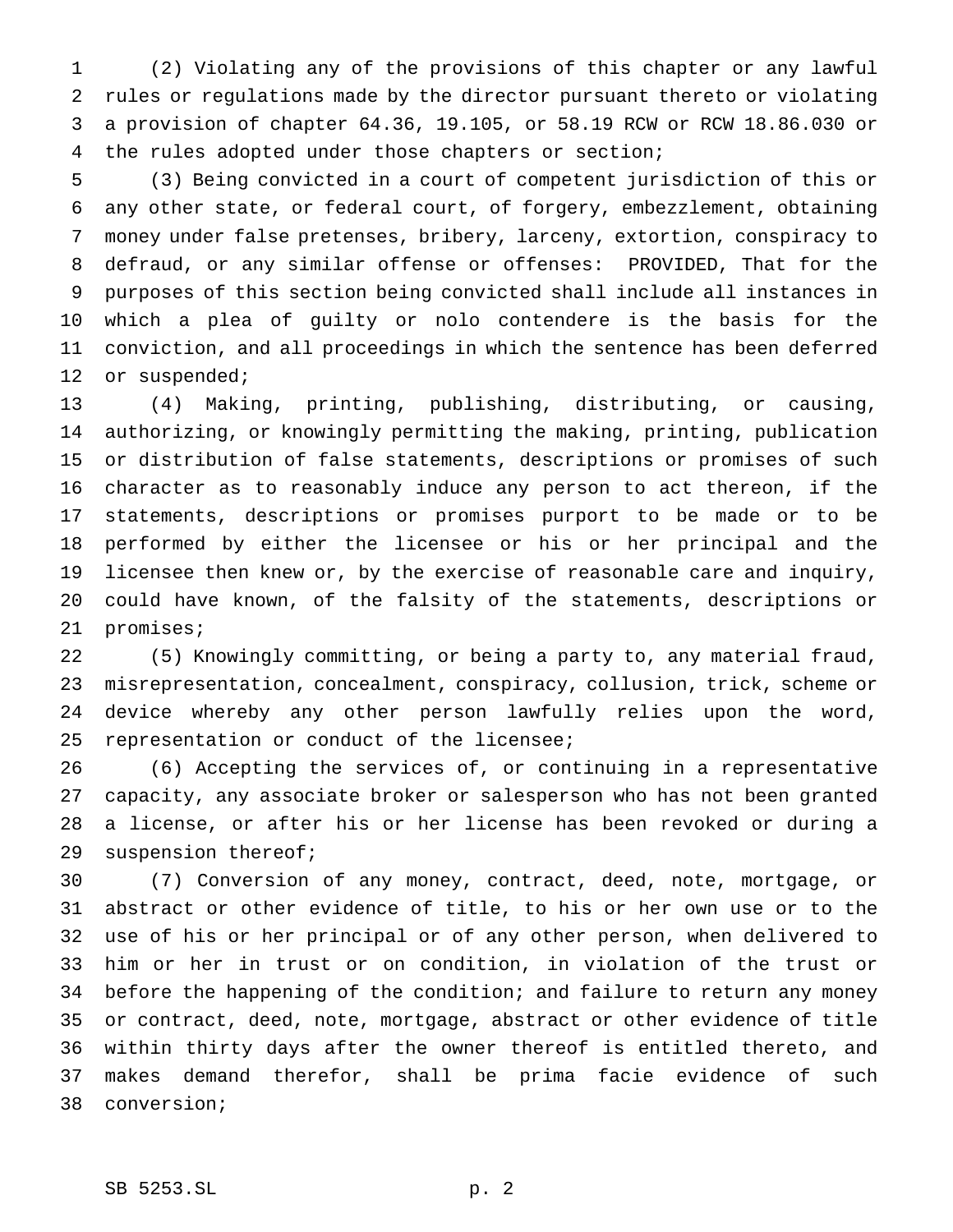(8) Failing, upon demand, to disclose any information within his or her knowledge to, or to produce any document, book or record in his or her possession for inspection of the director or his or her authorized representatives acting by authority of law;

 (9) Continuing to sell any real estate, or operating according to a plan of selling, whereby the interests of the public are endangered, after the director has, by order in writing, stated objections thereto;

 (10) Committing any act of fraudulent or dishonest dealing or a crime involving moral turpitude, and a certified copy of the final holding of any court of competent jurisdiction in such matter shall be 11 conclusive evidence in any hearing under this chapter<u>. However, RCW</u> 12 9.96A.020 does not apply to a person who is required to register as a sex offender under RCW 9A.44.130;

 (11) Advertising in any manner without affixing the broker's name as licensed, and in the case of a salesperson or associate broker, without affixing the name of the broker as licensed for whom or under whom the salesperson or associate broker operates, to the 18 advertisement; except, that a real estate broker, associate real estate broker, or real estate salesperson advertising their personally owned 20 real property must only disclose that they hold a real estate license;

 (12) Accepting other than cash or its equivalent as earnest money unless that fact is communicated to the owner prior to his or her acceptance of the offer to purchase, and such fact is shown in the 24 earnest money receipt;

 (13) Charging or accepting compensation from more than one party in any one transaction without first making full disclosure in writing of all the facts to all the parties interested in the transaction;

 (14) Accepting, taking or charging any undisclosed commission, rebate or direct profit on expenditures made for the principal;

 (15) Accepting employment or compensation for appraisal of real property contingent upon reporting a predetermined value;

 (16) Issuing an appraisal report on any real property in which the broker, associate broker, or salesperson has an interest unless his or her interest is clearly stated in the appraisal report;

 (17) Misrepresentation of his or her membership in any state or national real estate association;

 (18) Discrimination against any person in hiring or in sales activity, on the basis of any of the provisions of any state or federal antidiscrimination law;